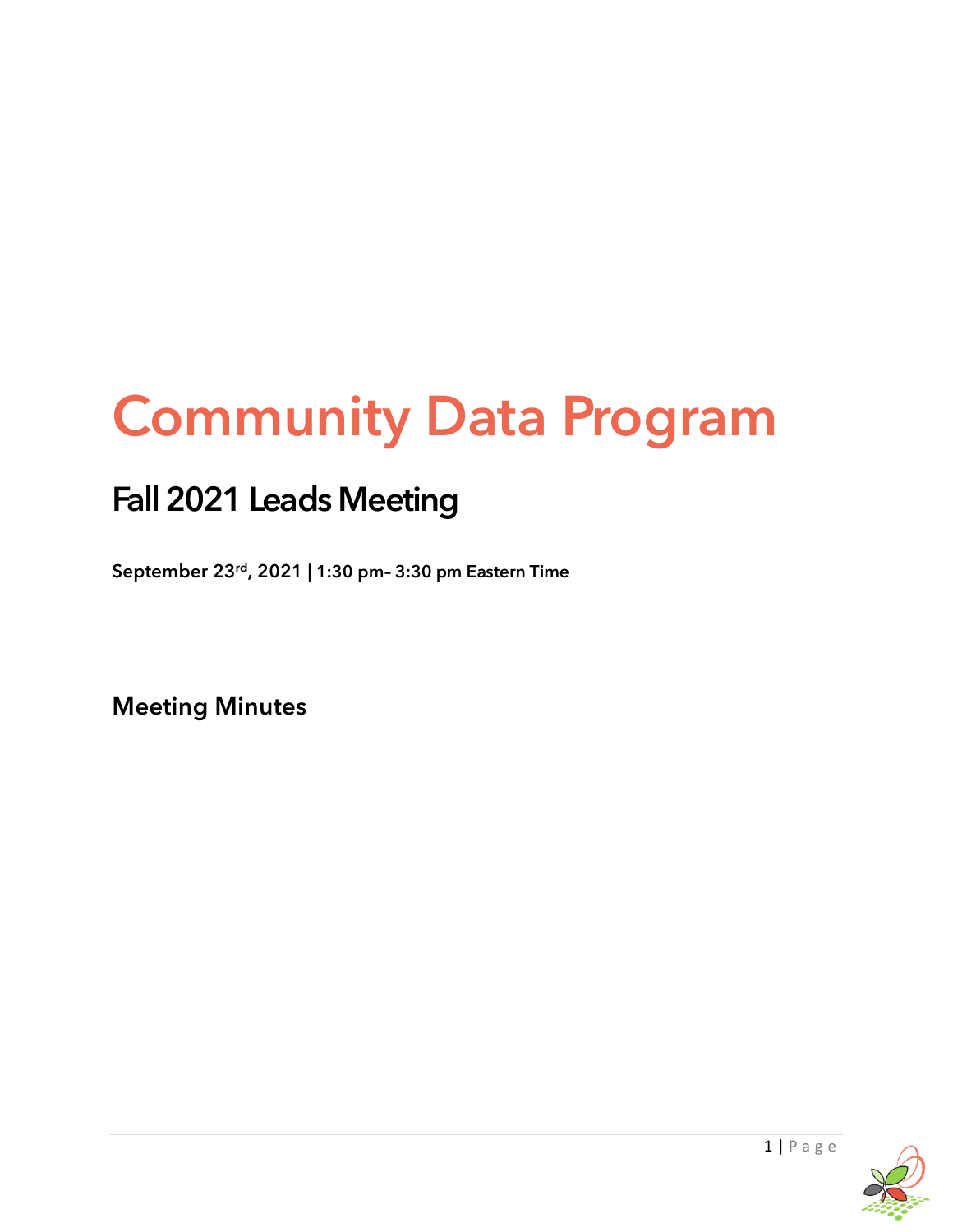## **Agenda**

- 1. Welcome & Introductions
- 2. Data Acquired & New Data Products
- 3. Update re: Census 2021 & Custom Geos
- 4. Solutions Lab
- 5. Partnerships
- 6. Update on Strategic Plan & Survey Launch
- 7. Renewal of Agreements
- 8. Upcoming Webinars
- 9. Next Steps

#### **CDP Team Members**

Michel Frojmovic, CDP team Mike Ditor, CDP team Sasha Mosky, CDP team Jamie Carrick, CDP team Saeideh Hejazi, CDP team

### **Participants**

- 1. Gloria Duke-Aluko, Region of Durham
- 2. Prerna Bhasin, City of Toronto
- 3. Anna Malenkov, York Region
- 4. Chenlu Shao, Nova Scotia
- 5. Alison Gerrits, Town of Banff
- 6. Amy Peverley, Northumberland County
- 7. Andrea Dort, Region of Peel
- 8. Auburn Larose, Parry Sound-Nipissing
- 9. Chase Collver, Region of Waterloo
- 10. Chris Eden, Halton Region
- 11. Donna Baxter, City of London
- 12. Emily Frauts, Hastings County
- 13. Eric Campbell, Wellington-Dufferin-Guelph
- 14. Jasmine Ing, City of Calgary
- 15. Jayme Jones, Columbia-Basin Boundary
- 16. Louisa Wong, Hamilton
- 17. Luke Grazier, City of Regina

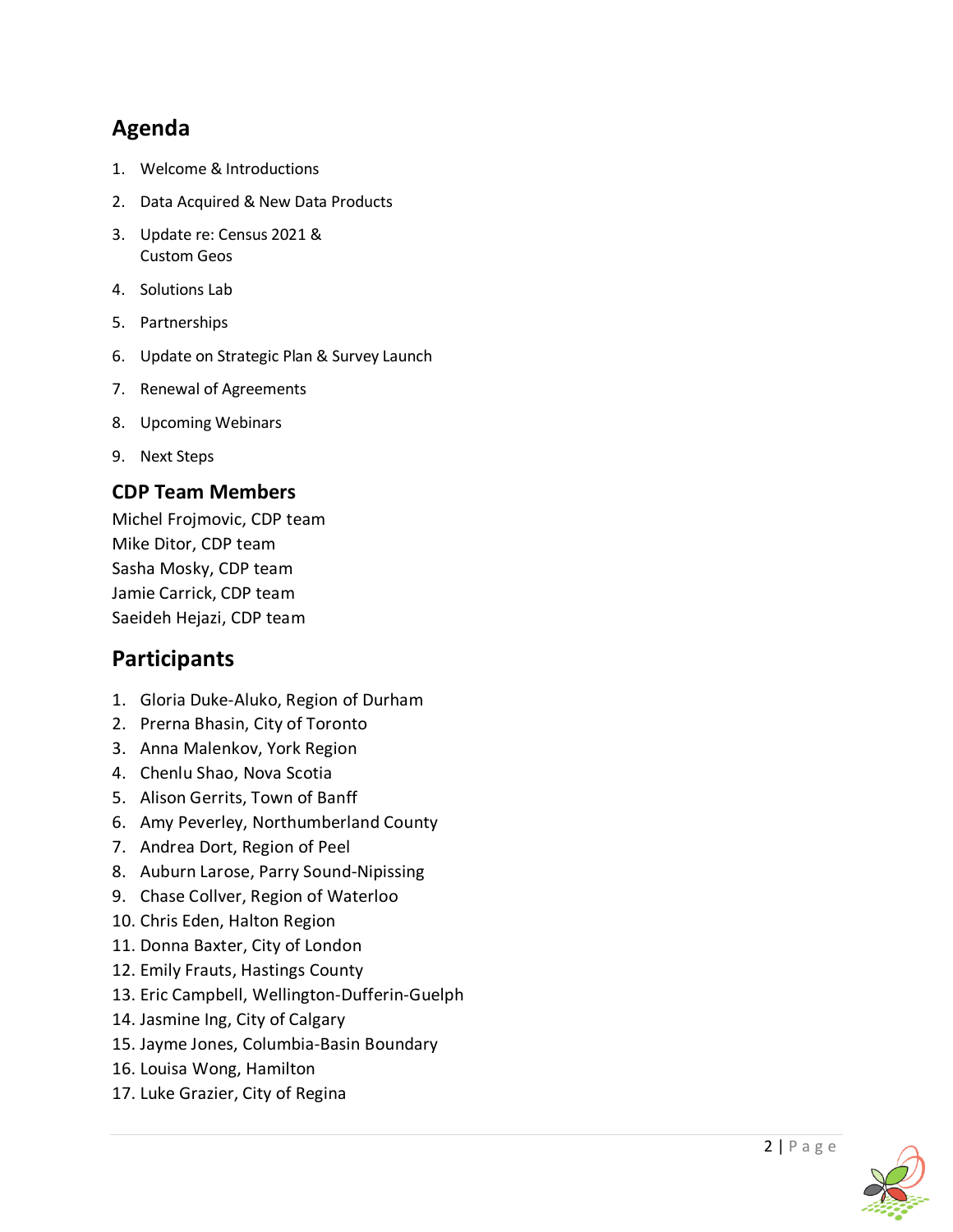- 18. John Calhoun, New Brunswick
- 19. Rachel Rizzuto, Northern Ontario
- 20. Randy Hatfield, New Brunswick
- 21. Samrul Aahad, Northern Ontario
- 22. Dianne Urquhart, Social Planning Council of Ottawa
- 23. Sophie Yan, Region of Waterloo
- 24. Valentyn Kliuchnyk, York Region
- 25. Victoria Chapman, Simcoe County
- 26. Kate McBride-Stapes, City of Red Deer

# **Actions Arising**

- Share first draft of priority-setting exercise for 2021 Census custom tables with Leads and the Data Purchase and Access Working Group. Solicit endorsements and requests for tables
- Update members on upcoming Tableau Dashboards: Liquid Assets, Community Health, IMDB Immigrant Retention
- Confirm that we will identify options for a better PCCF elevating the urgency within STC as part of our regular high-level meetings AND approaching a private vendor to consider licensing options
- Provide written update on plans for Ver 3.0 of the Community Recovery Dashboard (to be delivered in advance of our next Annual meeting)
- Check CMHC vacancy data available for CDs within Columbia Basin Boundary
- Verify data quality associated with CD-level data provided by CMHC
- Provide written update on status of remaining 2016 custom geo tables being produced by STC
- Send out a follow-up email to all leads re: Request for Submission of custom geo boundary files and associated metadata
- Create Leads discussion email list
- Follow-up with Ottawa, Peel and Calgary re: interest in creating local versions of a National Equity Atlas and confirming a role for CDP/CCEDNet
- Confirm with Chenlu the possibility of Govt of Nova Scotia hosting our May 2022 Annual Meeting